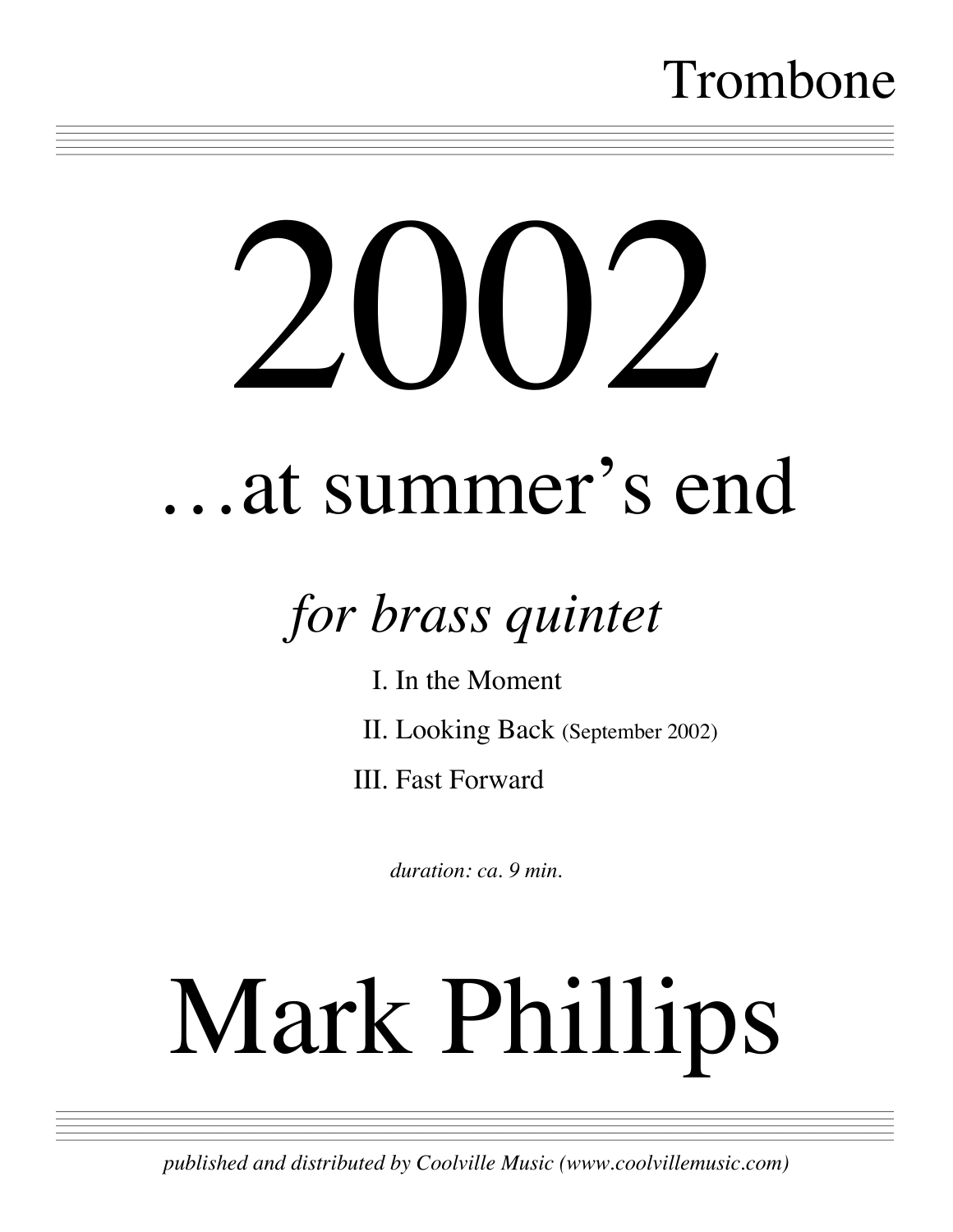Trombone

### In the Moment

Mark Phillips













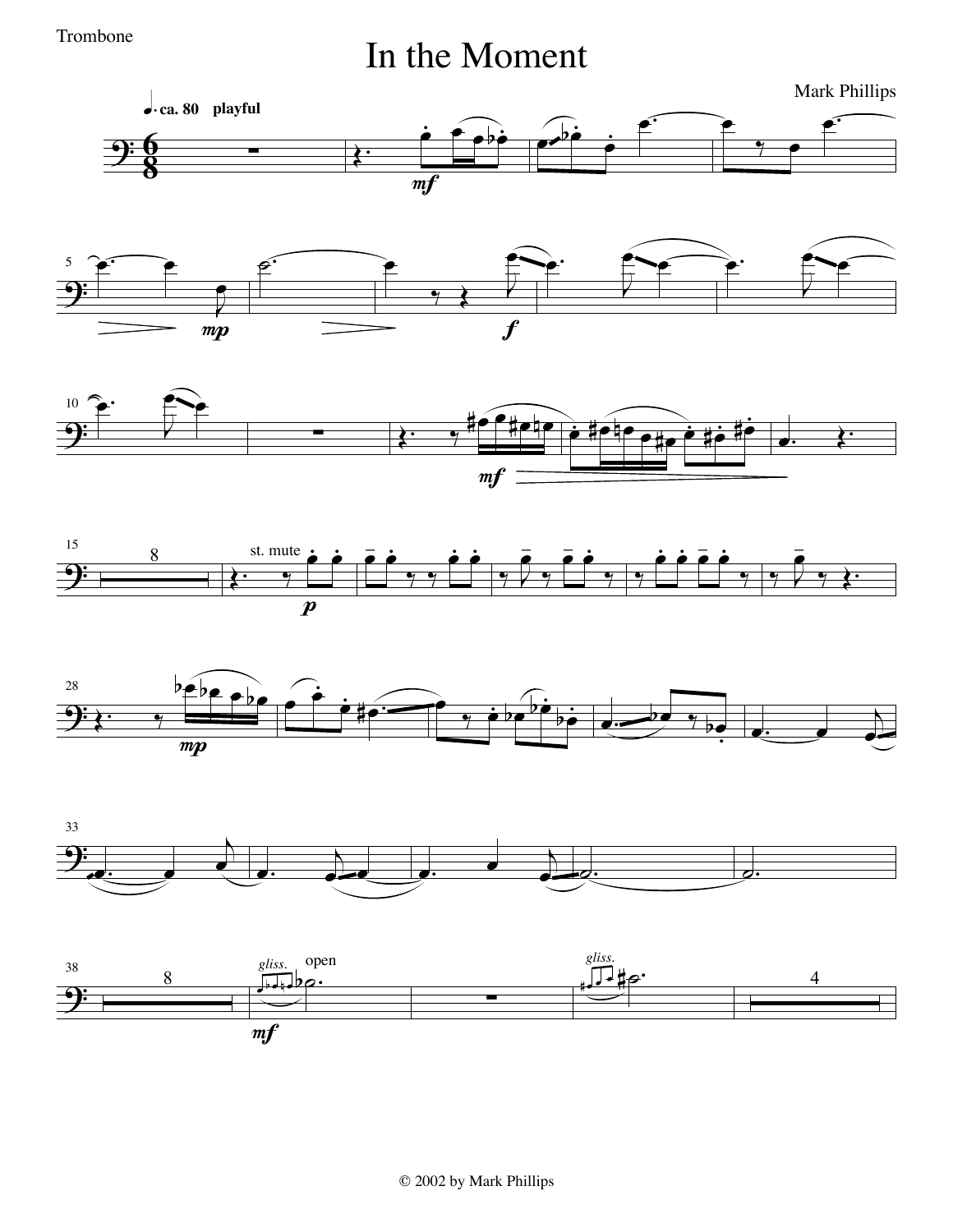*— trombone —*









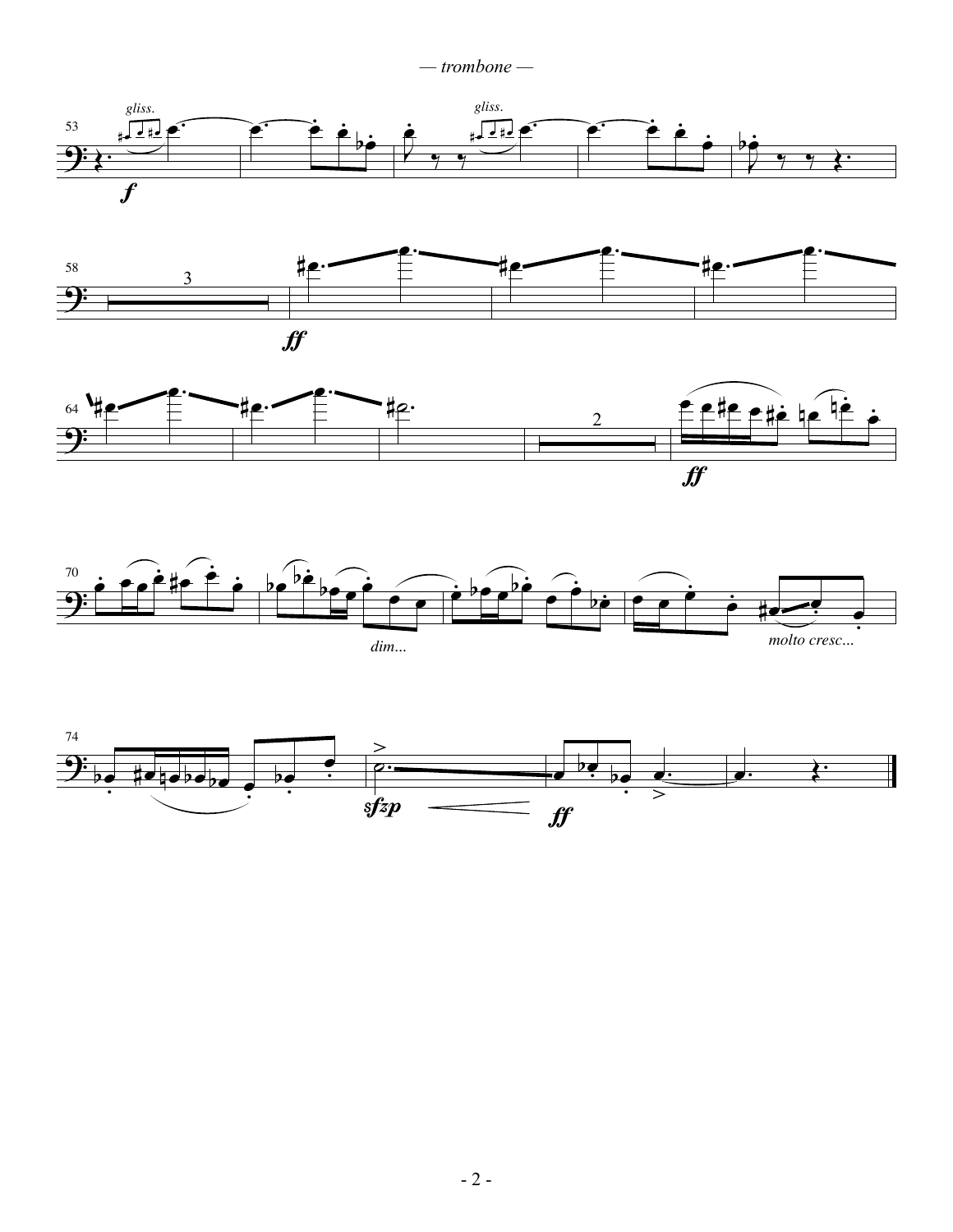Trombone

### Looking Back

(September 2002)

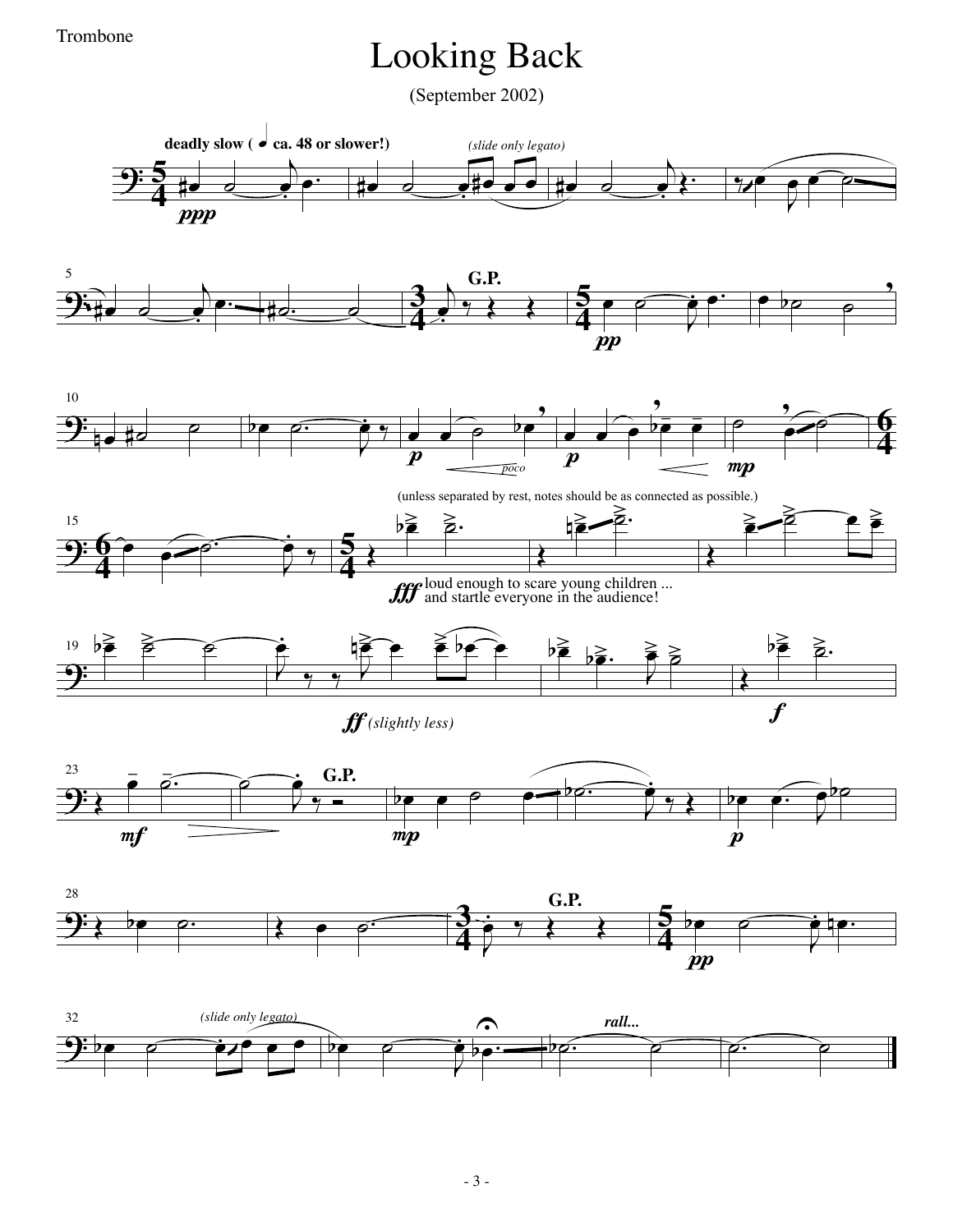(This page intentionally left blank to facilitate page turns)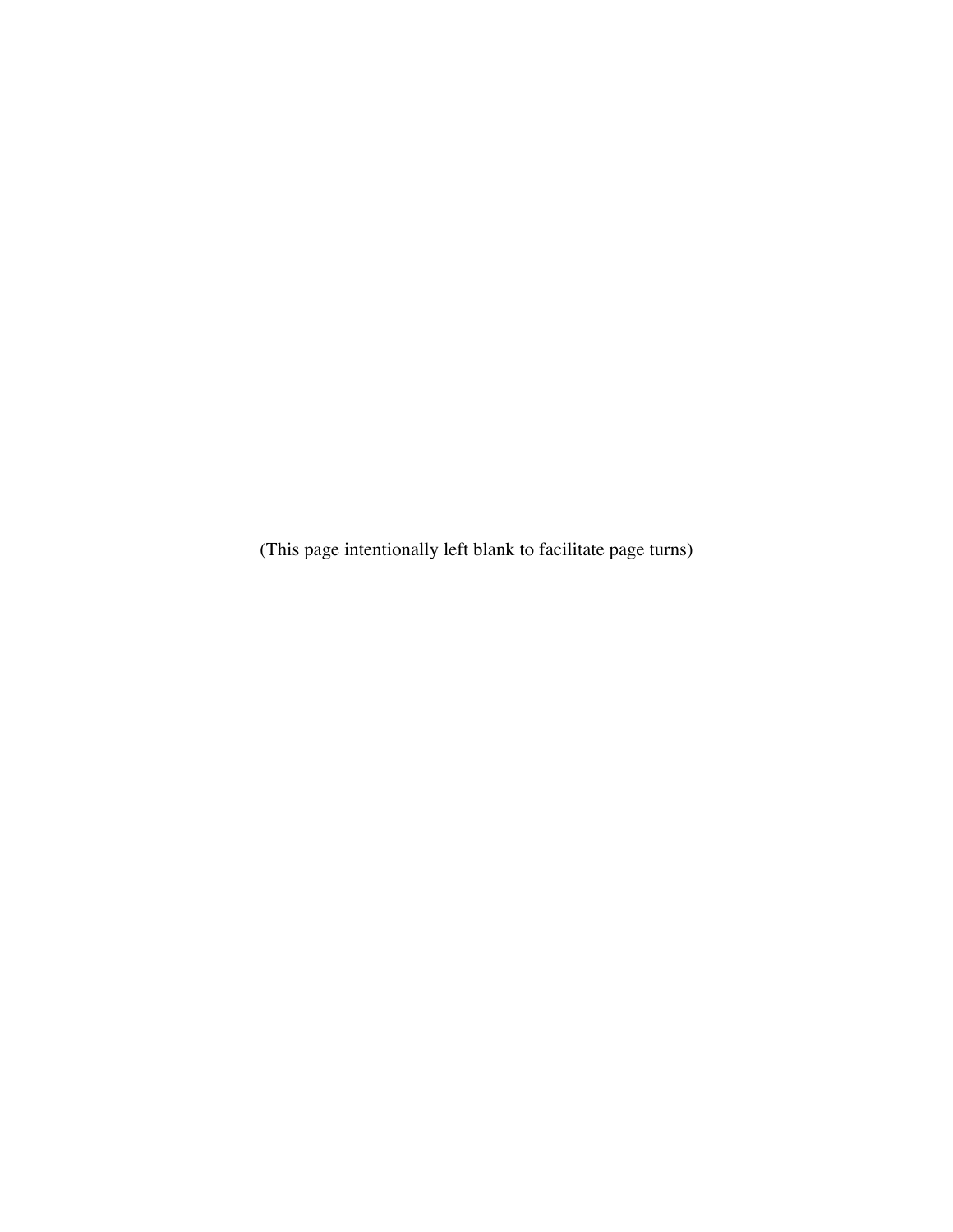### Trombone<br>
Fast Forward



 $\overline{t}$